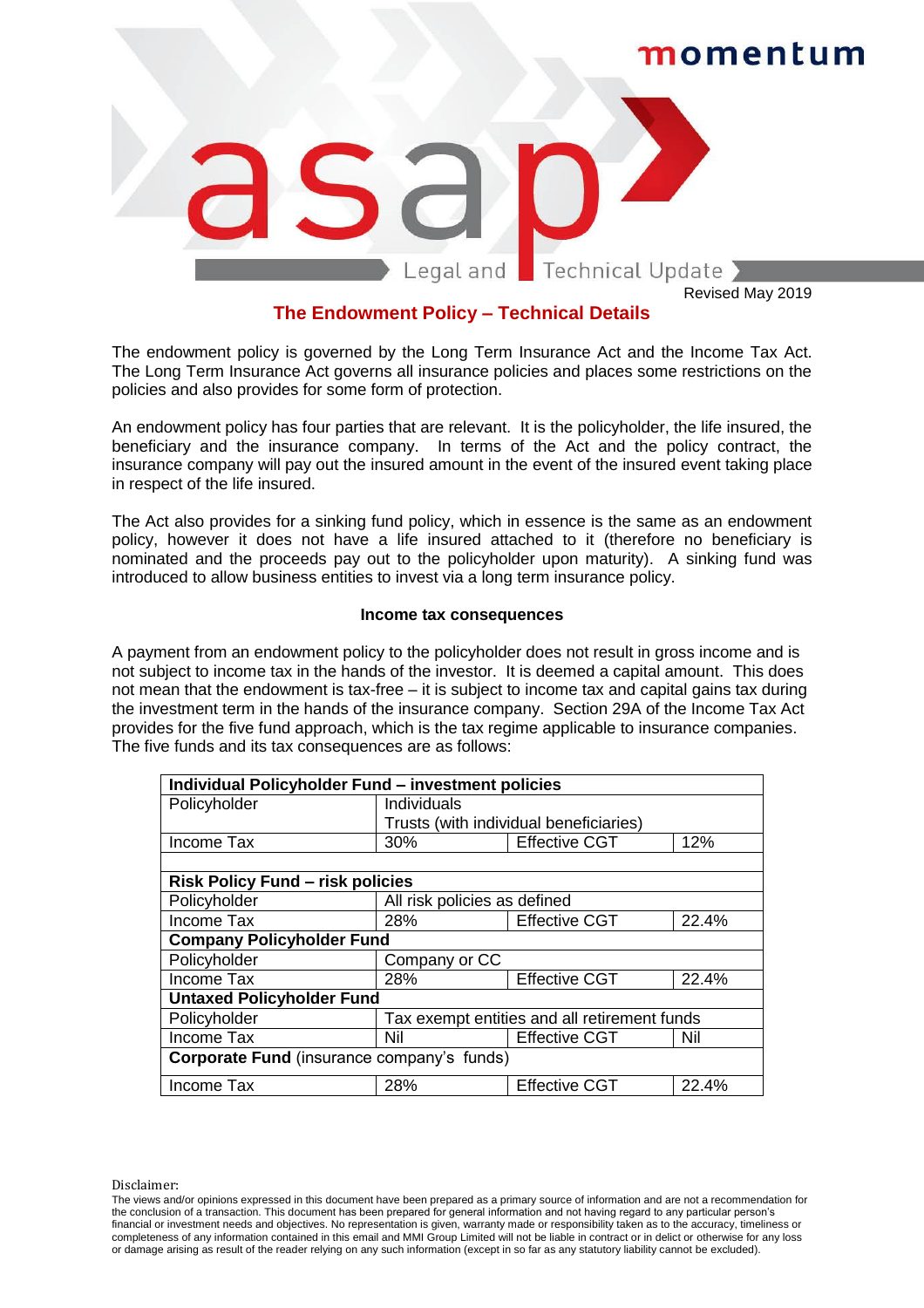## momentum Legal and Technical Update

#### **Capital gains tax consequences**

An endowment policy's payout to the policyholder is a capital amount which is potentially subject to capital gains tax. Paragraph 55 of the Eight Schedule to the Income Tax Act provides for an exclusion in respect of the proceeds from long term insurance policies in particular circumstances.

In the case of an endowment policy, the proceeds will be excluded for CGT purposes if payable to the original beneficial owner, his/her spouse, beneficiaries, nominees, deceased estate or to a former spouse of that original beneficial owner. Where the endowment policy is payable to a subsequent policyholder – in the case of a second hand policy – the proceeds may be subject to CGT insofar a gain is realised. (See ASAP on the Traded Endowment Option)

#### **Estate duty and endowment policies**

Policyholder and life insured is the same person – upon the death of the life insured, the policy will be included as a deemed asset in the estate of the deceased.

Policyholder and life insured is not the same person – upon the death of the policyholder, the policy's value will be included in the estate of that policyholder as property.

Policyholder and life insured is not the same person – upon the death of the life insured, the policy will pay out to the policyholder or beneficiary and it will be a deemed asset in the estate of the life insured. If there are multiple lives insured – therefore the policy does not pay out on death of the specific life insured – the policy will not be included in the estate of the deceased life insured and it will continue until the death of the last surviving life insured. Additional lives insured can be added during the course of the policy's lifetime to ensure continuity until the maturity date is reached.

Where the policyholder is a trust and there are constantly multiple lives insured on the policy, the endowment policy will only cease when the contractual maturity date is reached and the policyholder opts for maturity, or the policyholder surrenders the policy. Therefore no estate duty consequence will be experienced in this instance – as long as there is a surviving life insured on the policy. If the last surviving life insured dies, the policy will become due and payable to the trust, in which case the proceeds will be a deemed asset in the estate of the life insured. In this instance where the trust was the premium payer, the estate will enjoy a deduction equal to all premiums paid by the trust plus 6% per annum, in determining the dutiable estate.

#### **Estate duty and sinking fund policies**

In general, sinking fund policies are owned by legal persons and as there is no life insured, the policy will continue to exist until maturity or surrender.

Where a natural person is the policyholder of a sinking fund policy, the policy's fund value will be included as property in the deceased policyholder's estate – even though the policy continues to exist. The policy will be part of the assets of the deceased and will be dealt with in accordance with his/her will.

asap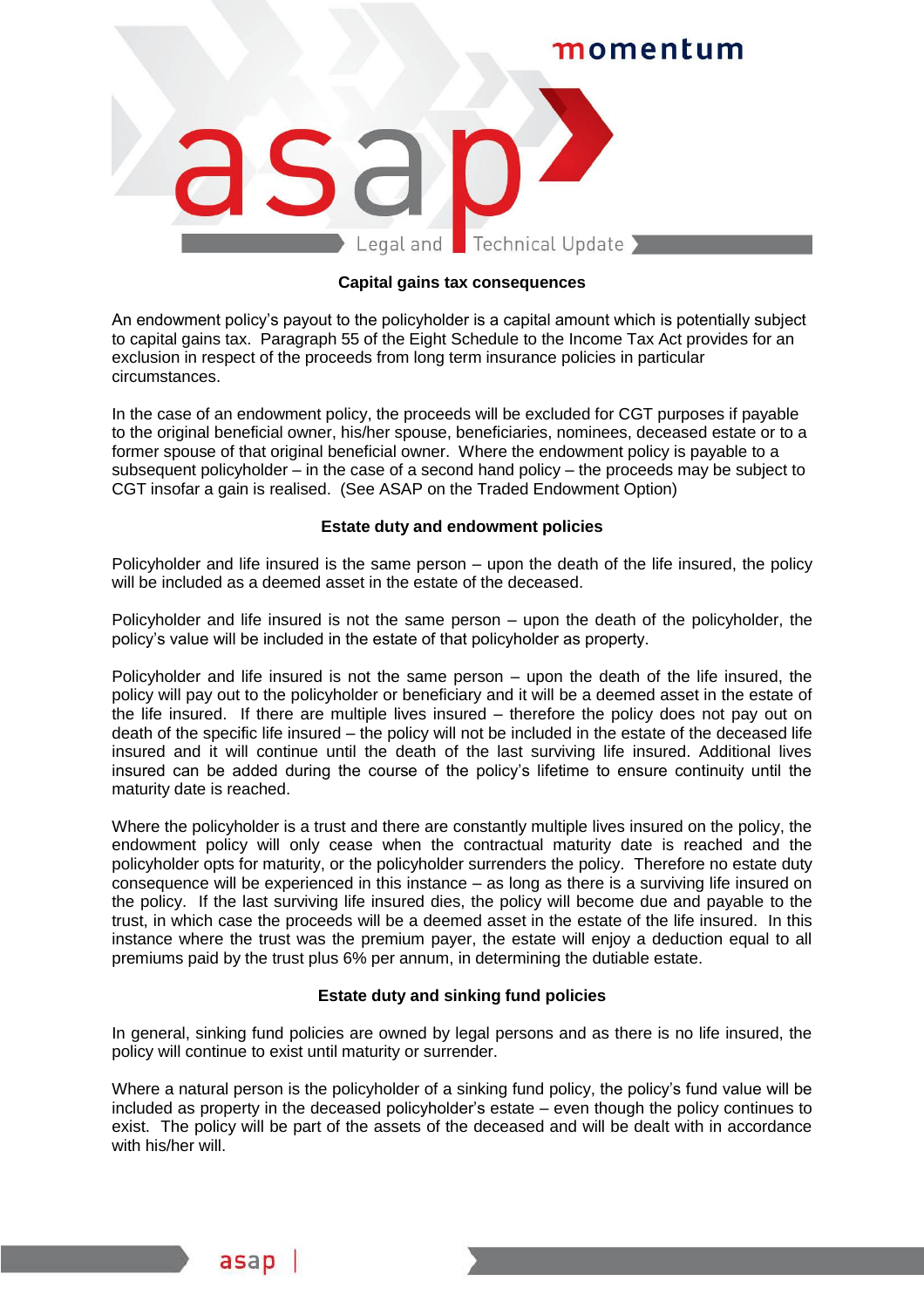

Revised May 2019

#### **Section 63 of the Long Term Insurance Act – Policy Protection**

This section provides protection for long term insurance policies in the event of the insolvency of the policyholder's estate. This section was amended by the Financial Services General Laws Amendment Act 15 of 2013. For the protection to apply, the following requirements must be met:

- The policy benefits must be payable to a person that is also the life insured under the policy or the spouse of that life insured (unless stipulated otherwise in the Act), and
- The policy must have been in force for at least 3 years.

Where these initial requirements are met, the policy benefits or any assets acquired exclusively with those policy benefits shall be protected against creditors of that person's insolvent estate:

- during his/her lifetime, or
- upon his/her death, if survived by a spouse, child, stepchild or parent and the policy benefits are paid to the spouse, child, stepchild or parent upon that person's death.

The person claiming the protection will always have the burden of proof to prove that the protection applies in his/her specific circumstances. The protection shall apply for a period of 5 years from the date on which the policy benefits were provided. The protection does not apply if the policy was ceded as security for a specific debt or where it can be shown that the policy was taken out with the intention to defraud creditors.

It is important to note, that where a policy is payable to a nominated beneficiary of a policy – so the insurance company is contractually bound to make payment to that party - reliance on case law (like the Pieterse vs Schrosbee case) can result in the policy benefits being excluded from an insolvent estate upon the death of the policyholder that is also the life insured.

#### **Section 54 of the Long Term Insurance Act**

This section refers to the Regulations to the Act that imposes certain restrictions on certain long term insurance policies. This is a complex piece of legislation which is often misinterpreted.

The purpose of the restrictions imposed on endowment/sinking fund policies are to ensure that long term insurance companies do not compete with banking products and that they remain true to their long term insurance license conditions. The restrictions can be summarised as follows:

#### **Restriction on investment term**

Endowment/sinking fund policies have a minimum term of 5 years. This is referred to as the restriction period and it commences on the inception date of the policy.

Disclaimer:

The views and/or opinions expressed in this document have been prepared as a primary source of information and are not a recommendation for the conclusion of a transaction. This document has been prepared for general information and not having regard to any particular person's financial or investment needs and objectives. No representation is given, warranty made or responsibility taken as to the accuracy, timeliness or completeness of any information contained in this email and MMI Group Limited will not be liable in contract or in delict or otherwise for any loss or damage arising as result of the reader relying on any such information (except in so far as any statutory liability cannot be excluded).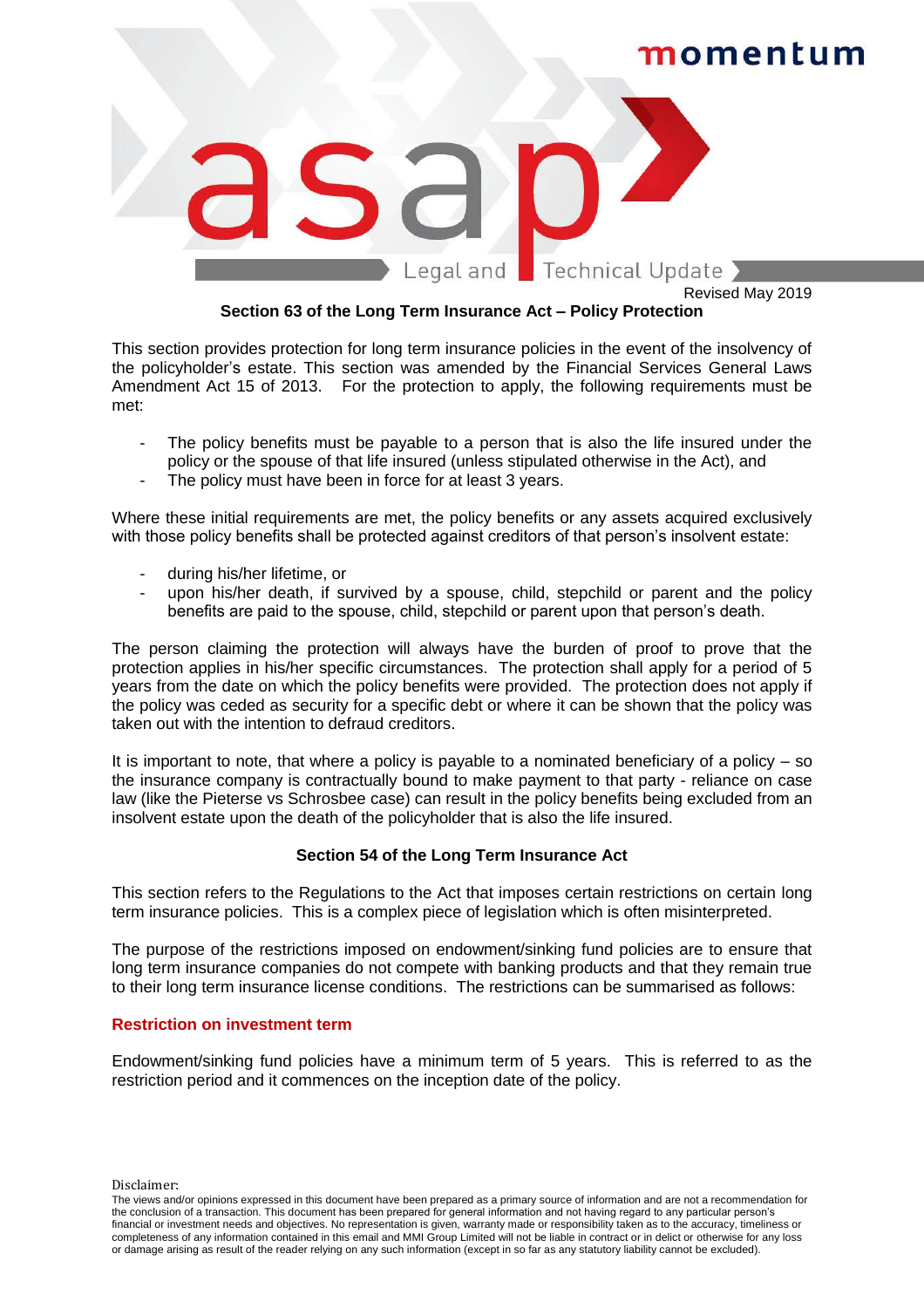

#### **Restriction on fund accessibility**

During the restriction period the policyholder can only access the funds in the policy by way of one withdrawal AND one loan.

A loan can either be interest bearing or interest free and it can be repaid by the policyholder at a later stage without impacting the restriction period of the policy. A withdrawal cannot be repaid – where a withdrawal was made and funds are paid into the policy at a later stage, in excess of the restricted amount, the restriction period can be extended.

The amount available as a loan or withdrawal will always be restricted to premiums received plus 5% per annum. This is referred to as the restricted amount.

The practical implications are as follows:

Where the surrender value is less than the restricted amount, the full surrender value can be accessed. Therefore, the policy can be surrendered in totality.

Example – the policy's restricted value (premiums plus 5% per annum) is equal to R100 000 and the fund value available in the policy is R78 000. The policyholder will be able to access the full R78 000 as it is less than the restricted amount. The policy will cease to exist.

Where the fund value exceeds the restricted amount, the withdrawal or loan will be limited to the restricted amount. Therefore, the surplus funds will only be accessible upon maturity.

Example – the policy's restricted value is R100 000 and the fund value is R134 000. The policyholder will be able to access a maximum of R100 000 as a loan and/or a withdrawal or a combination of both. Assuming R100 000 is withdrawn, the remaining R34 000 will have to remain in the policy until the contractual maturity date. The amount will remain fully invested during that time.

#### **Restriction on premium increases**

asap

The increase in premium is restricted and if this restriction is exceeded, a new restriction period will commence (extended restriction period) – the 5 year restriction period will start from the date the excess premium is paid into the policy.

To prevent a new restriction period, the total premium received during a premium period (a 12 month period starting on the day that the first premium was received) may not exceed the higher of the total value of the premiums received by the long-term insurer during any one of the two premium periods immediately preceding that premium period by more than 20%. The following example will illustrate the point:

A policy commenced on 1 January 2015 with a monthly premium of R10 000 without escalation. The contractual maturity date is 1 January 2020. During the term of the policy, the policyholder wishes to inject ad hoc single premium payments into the policy. This table will illustrate the impact thereof on the restriction period.